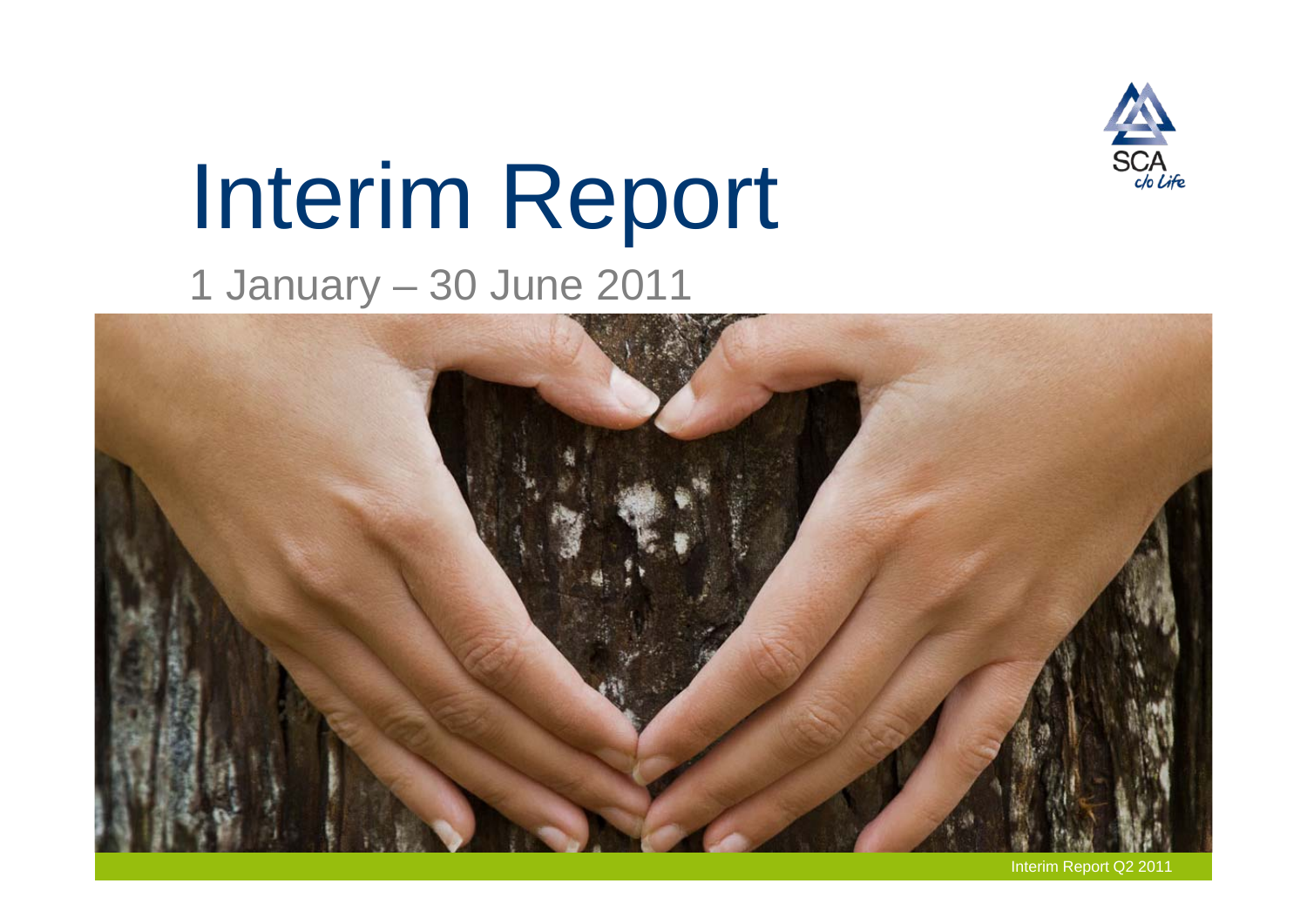

# Increased raw material prices

#### NBSK pulp



Recovered paper - US





#### Recovered paper - Europe



-Oil (eur/kg) **Polypropylene** (PP homo) NW, Fibres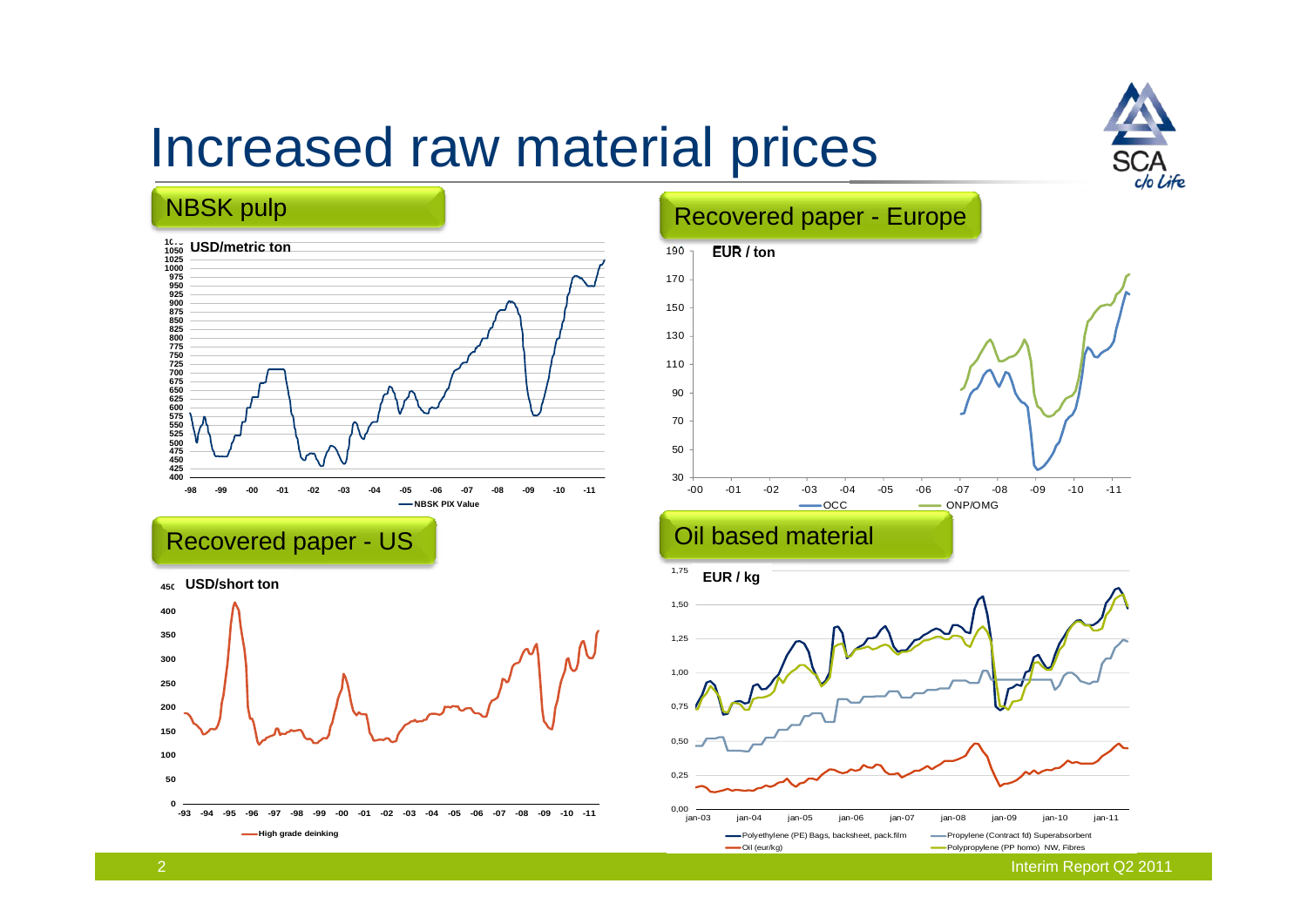

# Summary – H1 2011 vs H1 2010

- П Sales increased 5%\*
	- $\;\blacksquare\;$  Hygiene business
		- ٠ Higher volumes
		- ۰ Good growth in emerging markets
			- •Personal care, 9%\*\*
			- Tissue, 9%\*\*
	- Packaging and Forest Products
		- ٠ Packaging volumes increased 2%
			- •Corrugated volumes decreased 2%
			- •Corrugated prices increased 13%
		- ٠ Publication paper volumes decreased 1%
		- ٠ Solid-wood product volumes increased 16%
- EBIT increased 1%\*\*\*
	- Higher prices and volumes
	- L Cost savings
	- Significantly higher raw material costs, SEK 2.1bn
	- Higher distribution costs
	- L Negative currency impact, SEK 600m
- П Profit before tax decreased 1%\*\*\*
- П Cash flow from current operations: SEK 1,840m
- *\* Adjusted for exchange rate movements and divestments*
- *\*\* Adjusted for exchange rate movements*
- *\*\*\* Excluding restructuring costs and adjusted for exchange rate movements*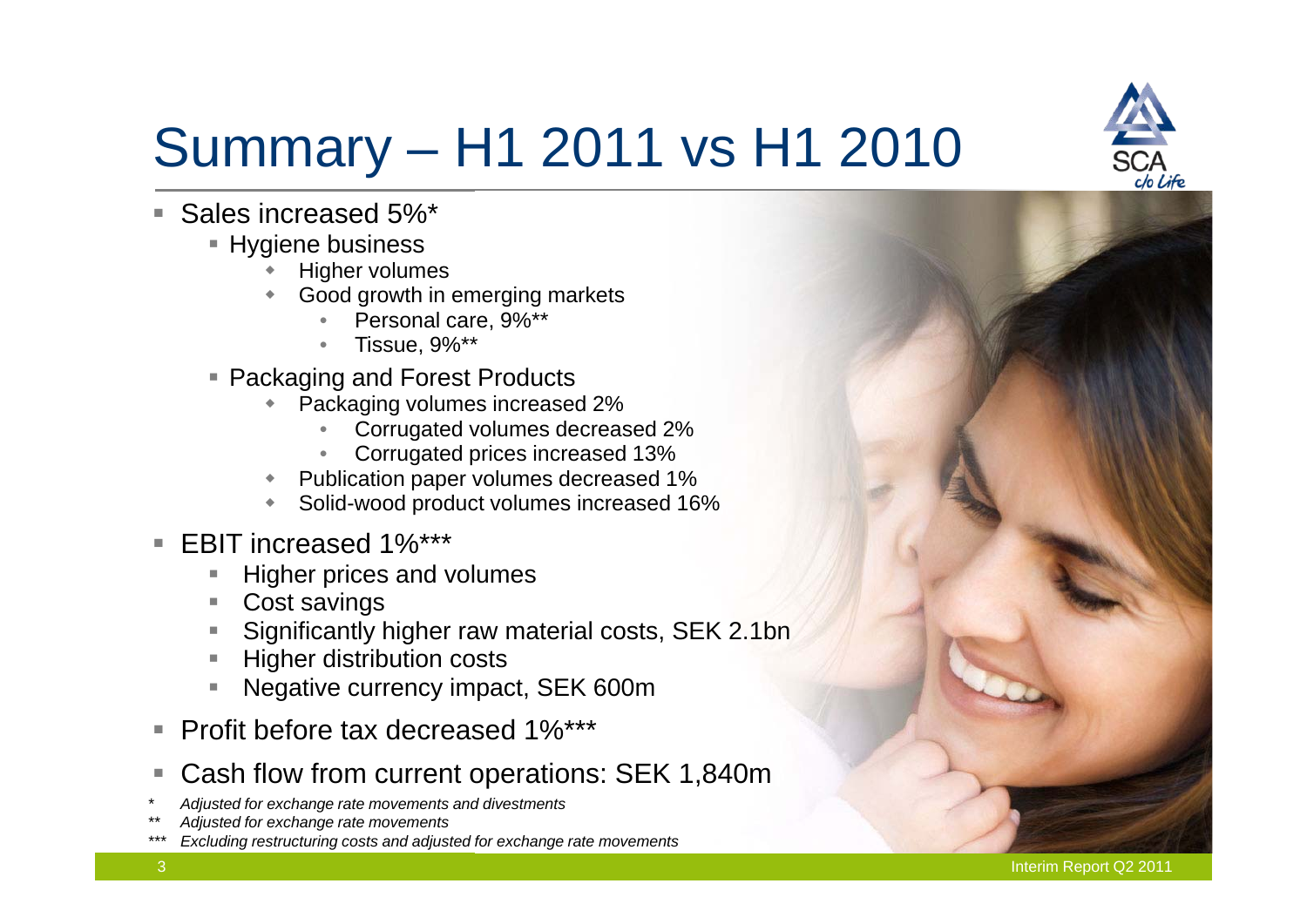

# Summary - Q2 2011 vs Q2 2010

- П Sales increased 6%\*
	- $\;\blacksquare\;$  Hygiene business
		- ٠ Higher volumes
		- ۰ Good growth in emerging markets
			- •Personal care, 11%\*
			- Tissue, 9%\*
	- Packaging and Forest Products
		- ٠ Packaging volumes flat
			- •Corrugated volumes decreased 3%
			- •Corrugated prices increased 12%
		- ٠ Publication paper volumes increased 4%
		- ٠ Solid-wood product volumes increased 19%
- EBIT decreased 7%\*\*
	- Higher prices and volumes
	- L Cost savings
	- Significantly higher raw material costs, SEK 900m
	- Higher distribution costs
	- L Negative currency impact, SEK 300m
- П Profit before tax decreased 10%\*\*
- П Cash flow from current operations: SEK 1,487m
- *\* Adjusted for exchange rate movements*
- *\*\* Excluding restructuring costs and adjusted for exchange rate movements*

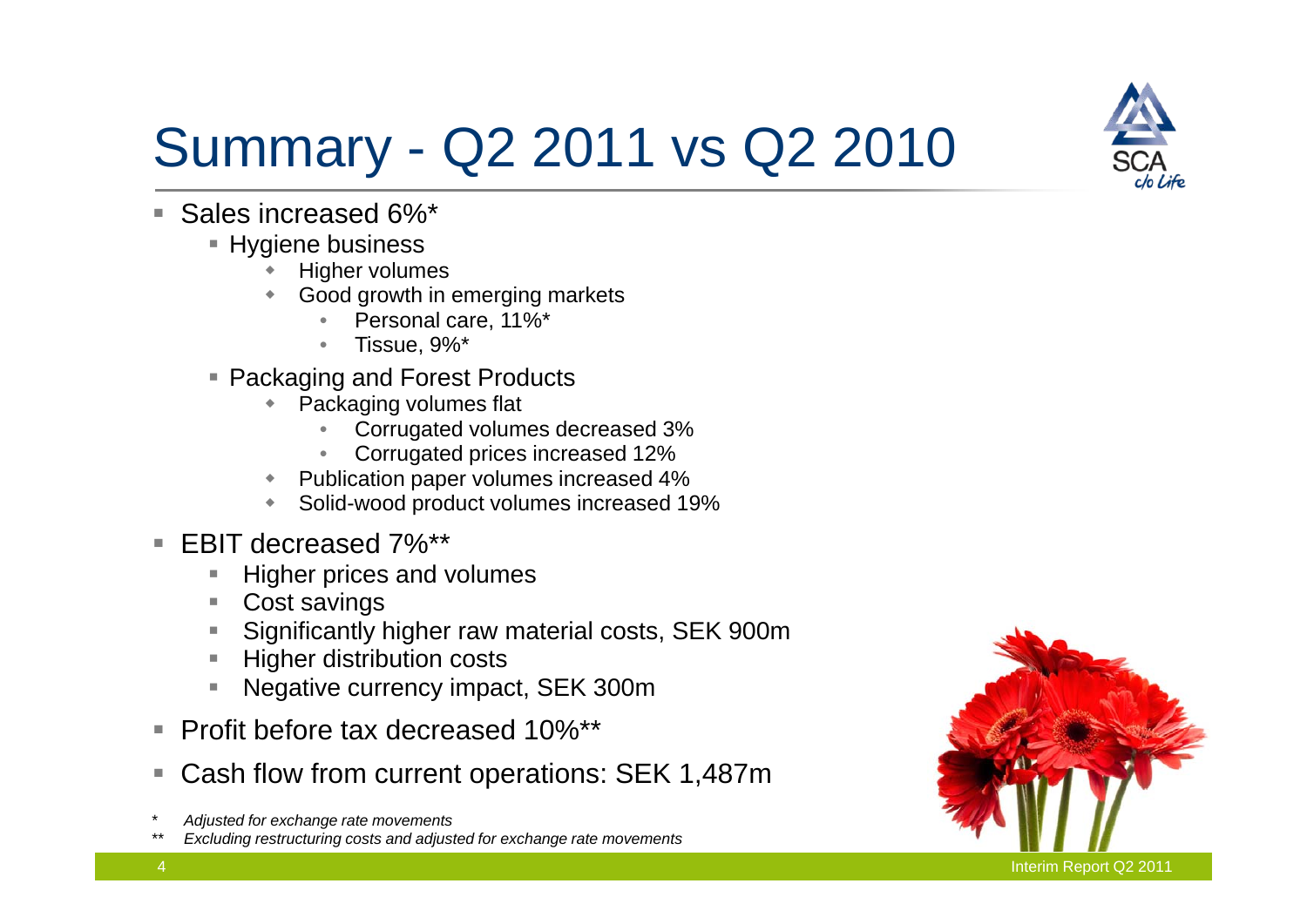# H1 2011 results



| <b>SEK millions</b>               | H1     | H1     |      | Change, Change, |
|-----------------------------------|--------|--------|------|-----------------|
| unless otherwise stated           | 2011   | 2010   | $\%$ | $%$ **          |
| Net sales                         | 52,064 | 53,266 | $-2$ | $5***$          |
| EBIT*                             | 4,262  | 4,467  | $-5$ | $\mathbf 1$     |
| EBIT margin $*(\%)$               | 8.2    | 8.4    |      |                 |
| Profit before tax <sup>*</sup>    | 3,683  | 3,944  | $-7$ | $-1$            |
| Earnings per share (SEK)          | 3.85   | 3.57   | 8    | 13              |
| Cash flow from current operations | 1,840  | 2,816  |      |                 |
| Debt/Equity ratio                 | 0.55   | 0.62   |      |                 |
|                                   |        |        |      |                 |

Libresse



- *\* Adjusted for restructuring costs in 2010*
- *\*\* Adjusted for exchange rate movements*
- *\*\*\* Adjusted for exchange rate movements and divestments*



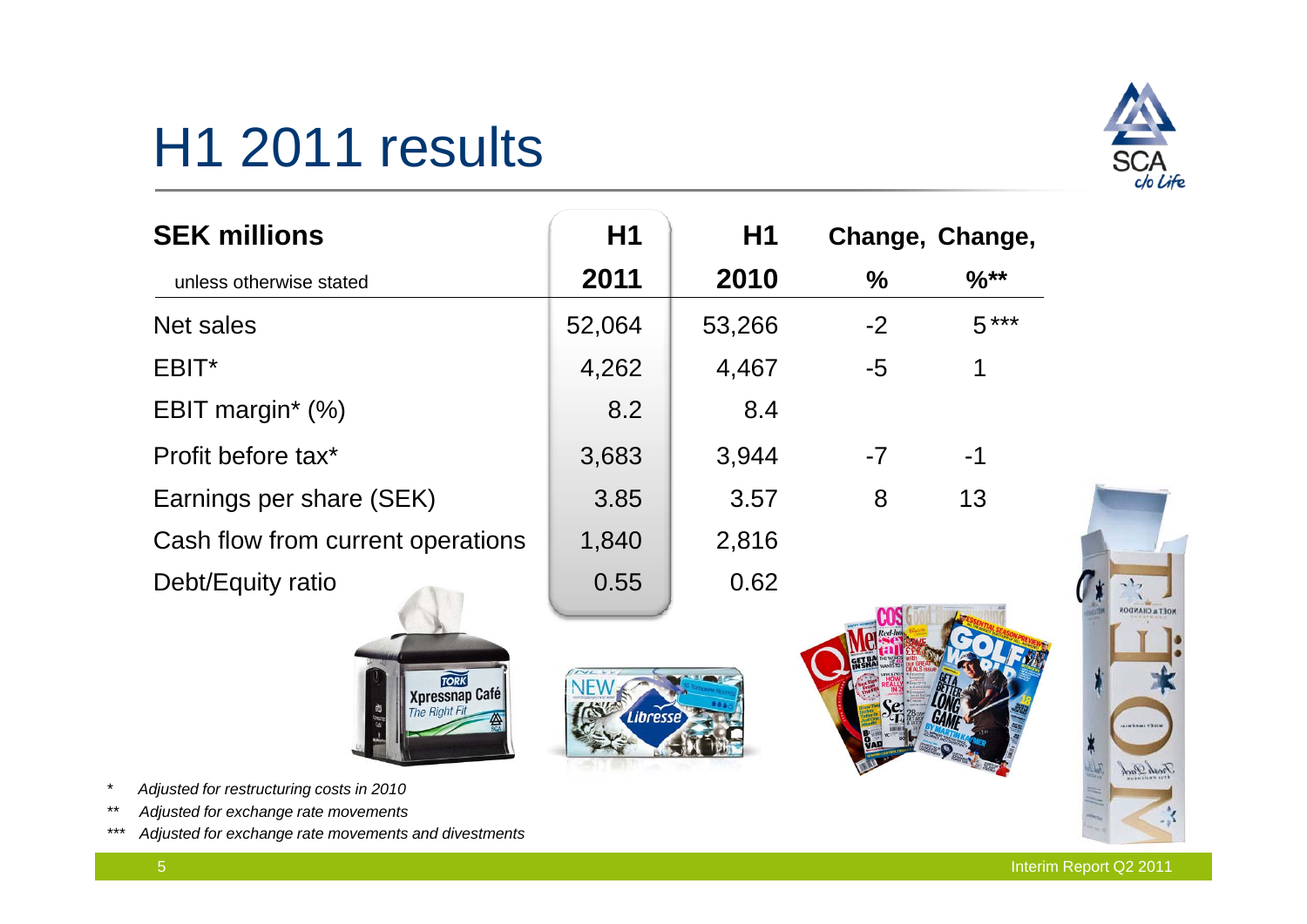# Q<sub>2</sub> 2011 results



| <b>SEK millions</b>               | Q2     | Q <sub>2</sub> |               | Change, Change, |
|-----------------------------------|--------|----------------|---------------|-----------------|
| unless otherwise stated           | 2011   | 2010           | $\frac{0}{0}$ | $%$ **          |
| Net sales                         | 26,671 | 27,067         | $-1$          | 6               |
| EBIT*                             | 2,150  | 2,440          | $-12$         | $-7$            |
| EBIT margin $*$ (%)               | 8.1    | 9.0            |               |                 |
| Profit before tax*                | 1,873  | 2,196          | $-15$         | $-10$           |
| Earnings per share (SEK)          | 1.96   | 2.04           | -4            | $+1$            |
| Cash flow from current operations | 1,487  | 1,668          |               |                 |

- *\* Adjusted for restructuring costs in 2010*
- *\*\* Adjusted for exchange rate movements*

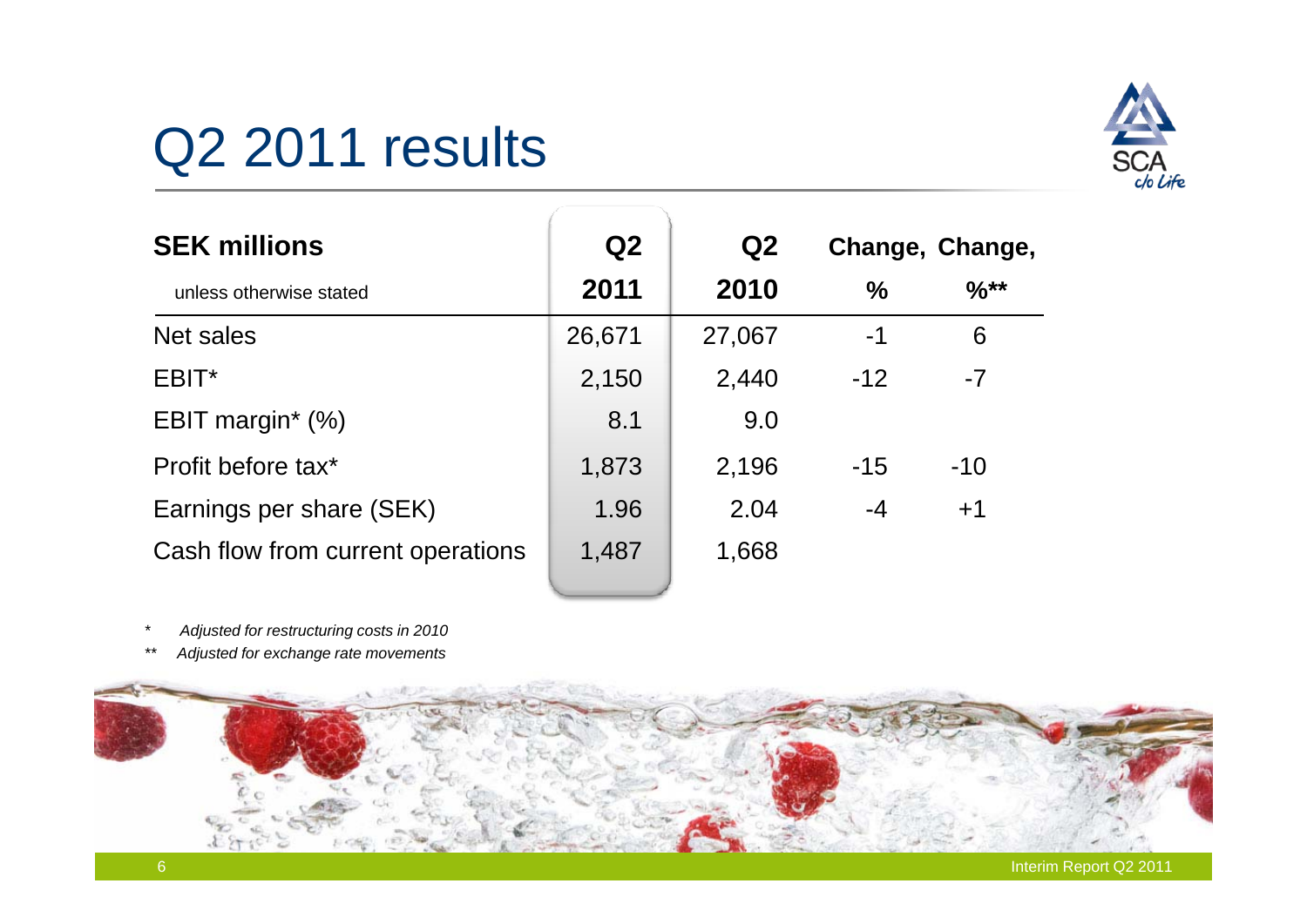## Q2 2011 vs. Q1 2011 **Summary**

### ■ Group

- ٠ Sales increased 5%
	- ٠ Higher volumes and prices
- ٠ EBIT increased 2%
	- ٠ Higher volumes and prices
	- ٠ Higher raw material costs
- ٠ Profit before tax increased 3%

### Business areas

- Personal Care, EBIT flat
	- ٠ Higher volumes
	- ٠ Higher raw material costs
- ٠ Tissue, EBIT increased 7%
	- ٠ Higher volumes
- ٠ Packaging, EBIT decreased 3%
	- ٠ Higher prices
	- ٠ Higher volumes
	- ٠ Higher raw material costs
- ٠ Forest Products, EBIT increased 7%
	- ٠ Lower raw material costs



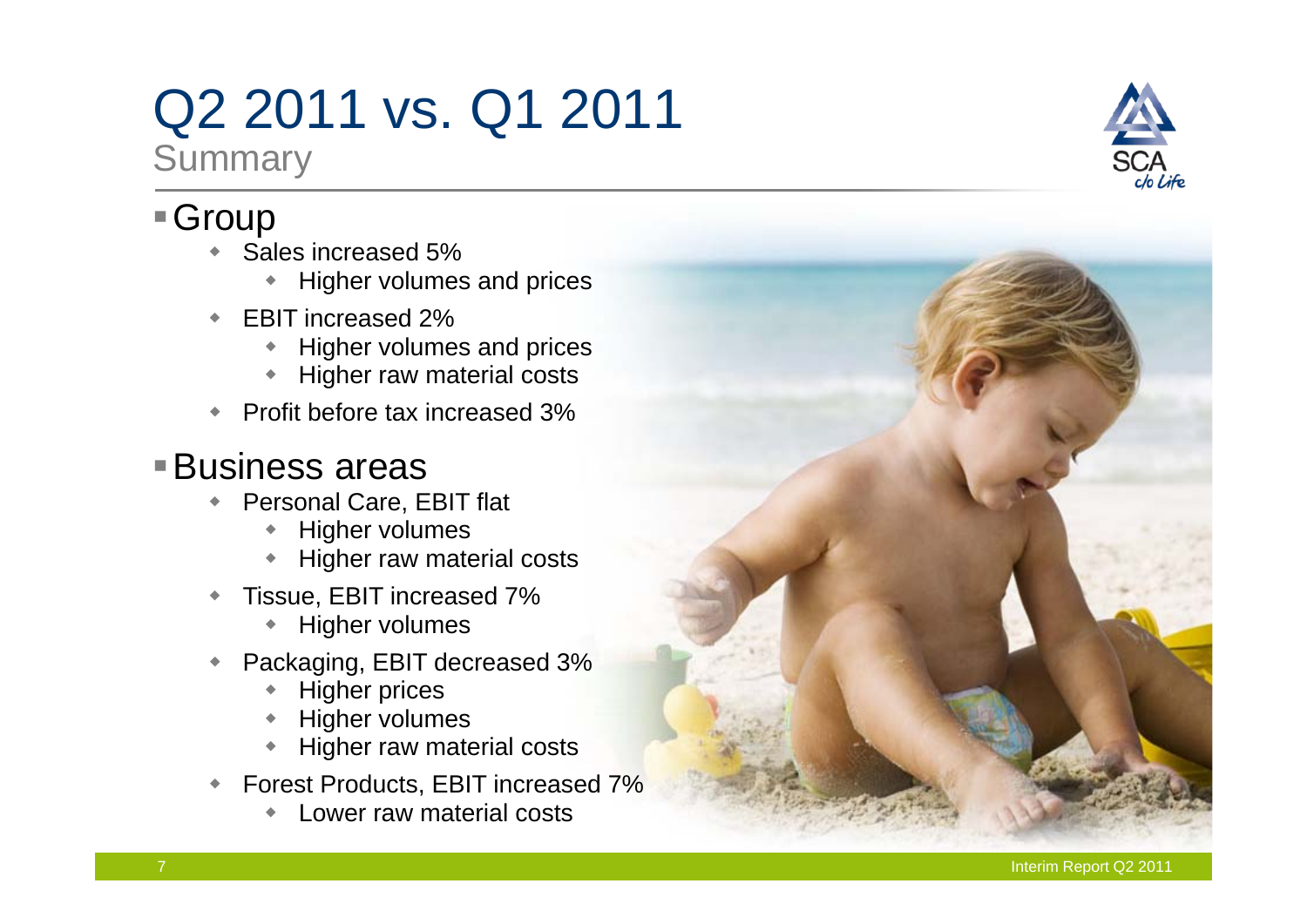### Personal Care Q2 2011 vs Q2 2010





#### EBIT SEKm

EBIT margin 9.5% 11.7%\*\*

**Q2 2011 Q2 2010**

- *\* Excluding exchange rate effects*
- *\*\* Excluding restructuring costs*
- *\*\*\* Excluding restructuring costs and exchange rate effects*

#### **Sales decreased by 5% (+4%\*)**

- ٠ Incontinence care increased 2%\*
- ٠ Baby diapers increased 8%\*
- ٠ Feminine care increased 1%\*
- ٠ Emerging markets 11%\*
	- Incontinence care 5%\*
	- •Baby diapers 20%\*
	- Feminine care 2%\*



#### **EBIT decreased by 23%\*\* (-18%\*\*\*)**

- ◆ Higher volumes
- Cost savings
- Significantly higher raw material costs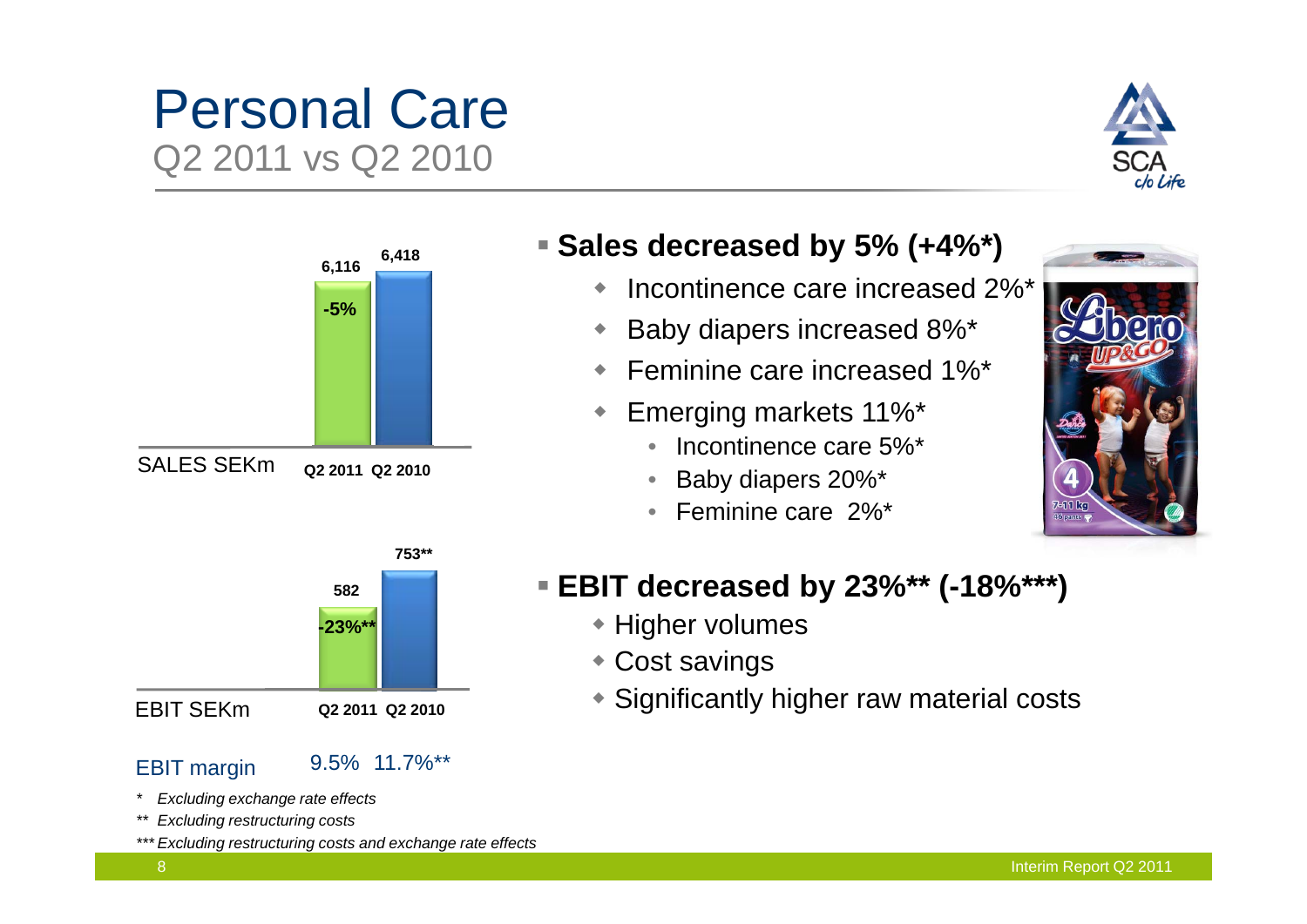### **Tissue** Q2 2011 vs Q2 2010





**Q2 2011 Q2 2010**

#### **Sales decreased by 5% (+4%\*)**

- Consumer tissue increased 4%\*
- AFH tissue increased 6%\*
- Emerging markets 9%\*
	- Consumer tissue 8%\*
	- AFH tissue 11%\*

### **EBIT decreased by 16% (-8%\*)**

- ◆ Higher prices
- Changed product mix
- ◆ Higher volumes
- Higher raw material, energy and distribution costs



Interim Report Q2 2011

*\* Excluding exchange rate effects*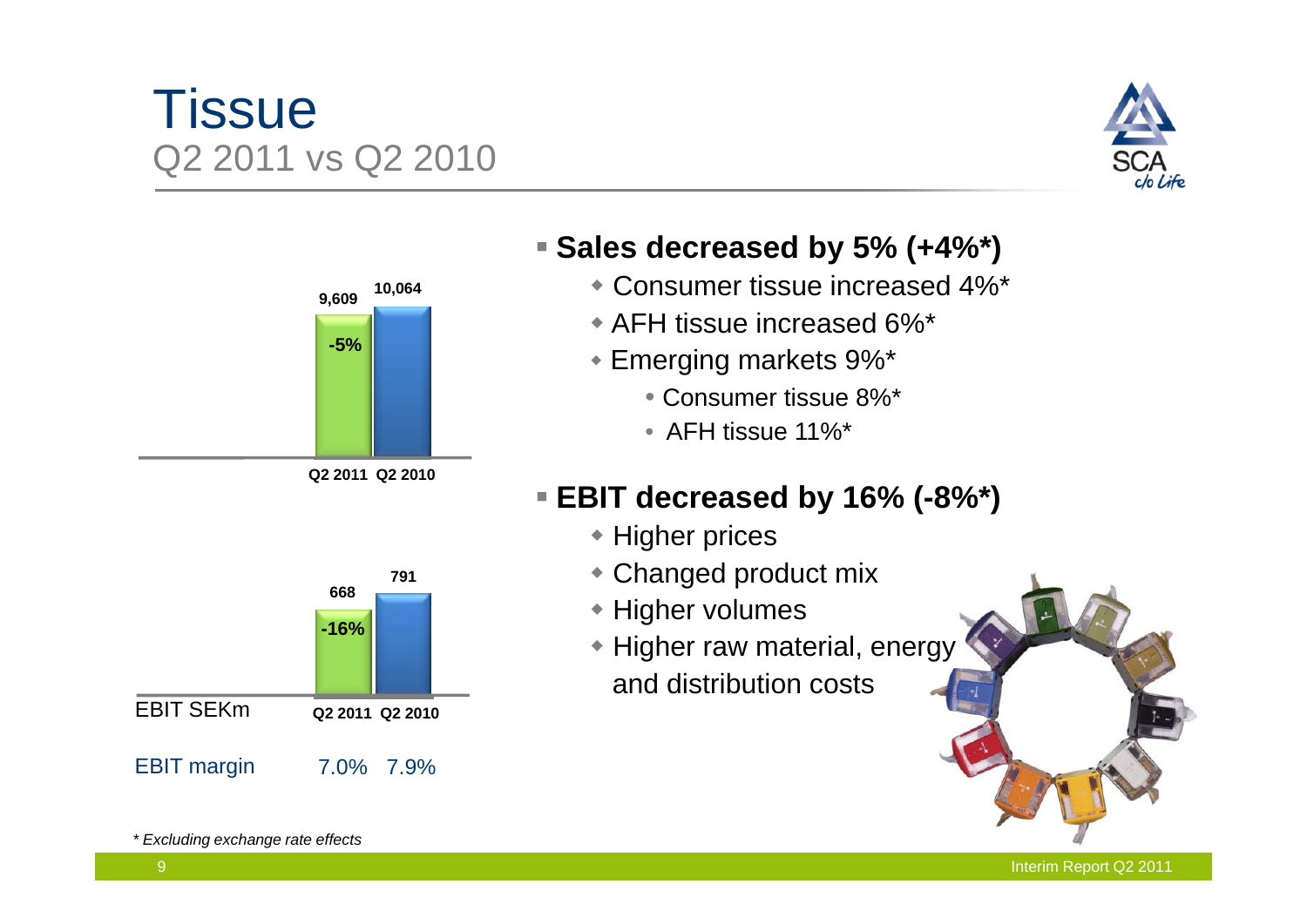#### Interim Report Q2 2011

### Packaging Q2 2011 vs Q2 2010



- *\* Excluding exchange rate effects and divestments*
- *Excluding exchange rate effects*

#### **Sales increased by 1% (+11%\*)**

- ◆ Higher prices
- Lower volumes due to divestments

#### **EBIT increased 53% (62%\*\*)**

- Higher prices and volumes
- Cost savings
- Higher raw material costs, SEK 500m
- Negative currency impact **53%**



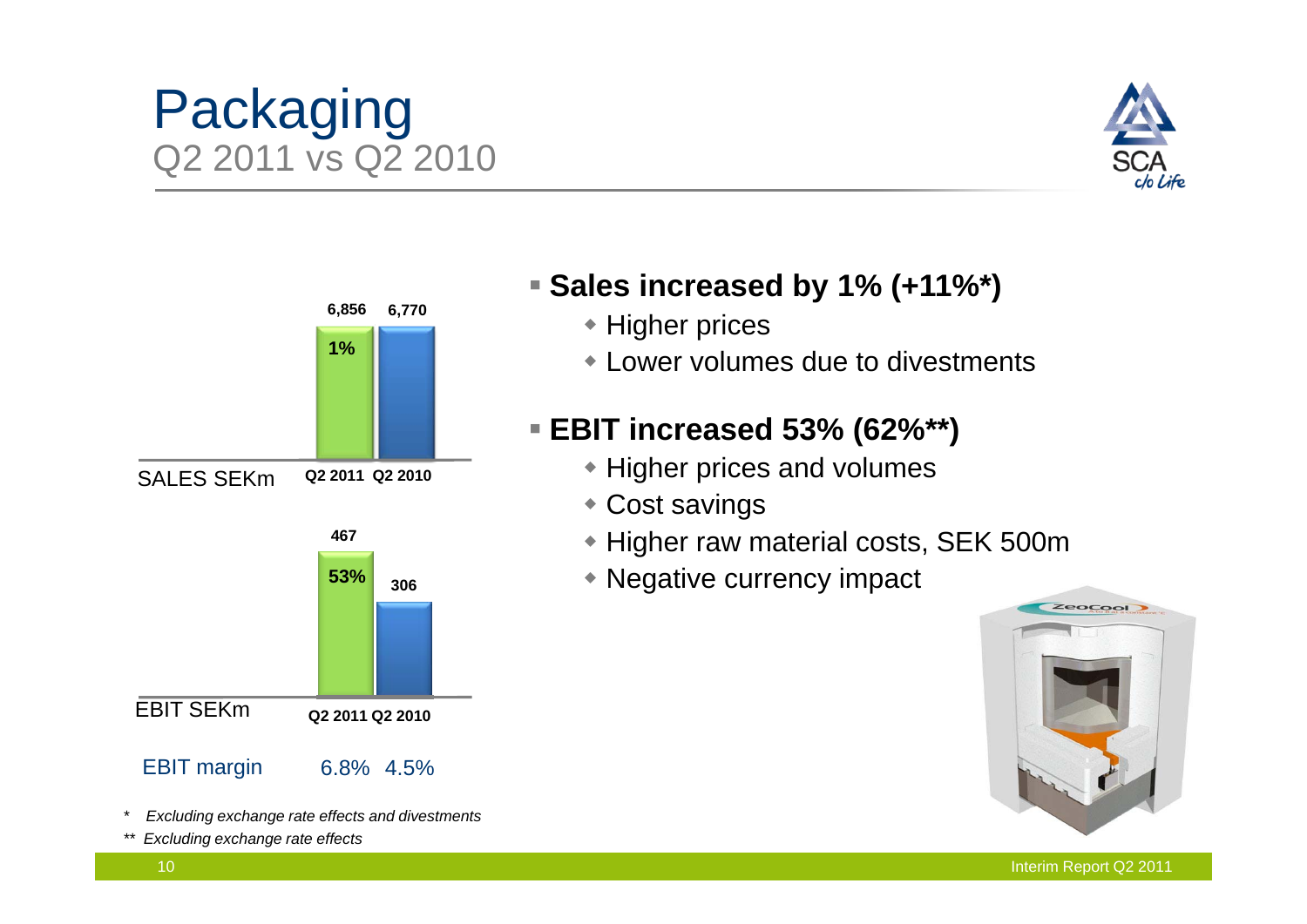### Forest Products Q2 2011 vs Q2 2010





#### **Sales increased by 6%(8%\*)**

- Higher prices for publication papers and pulp
- ◆ Higher volumes

#### **EBIT decreased by 23%**

- Higher raw material and energy costs
- Negative currency impact



*\* Excluding exchange rate effects*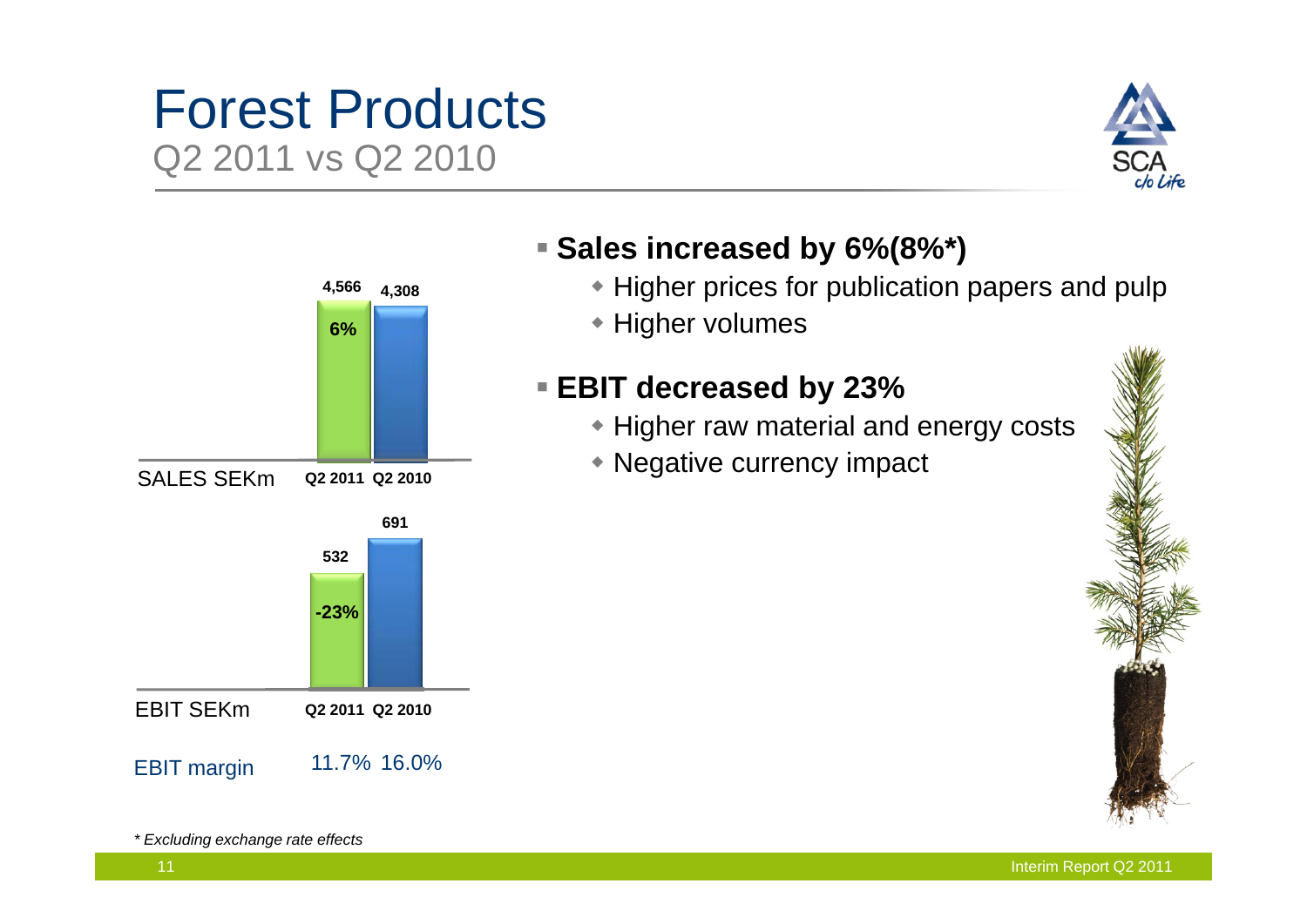# Outlook 2011



- Good demand for all businesses
- Good growth in Emerging markets for Hygiene businesses
- Continued high raw material costs
- ■Increasing corrugated prices
- **Price increases for Personal Care,** Tissue and publication papers during H2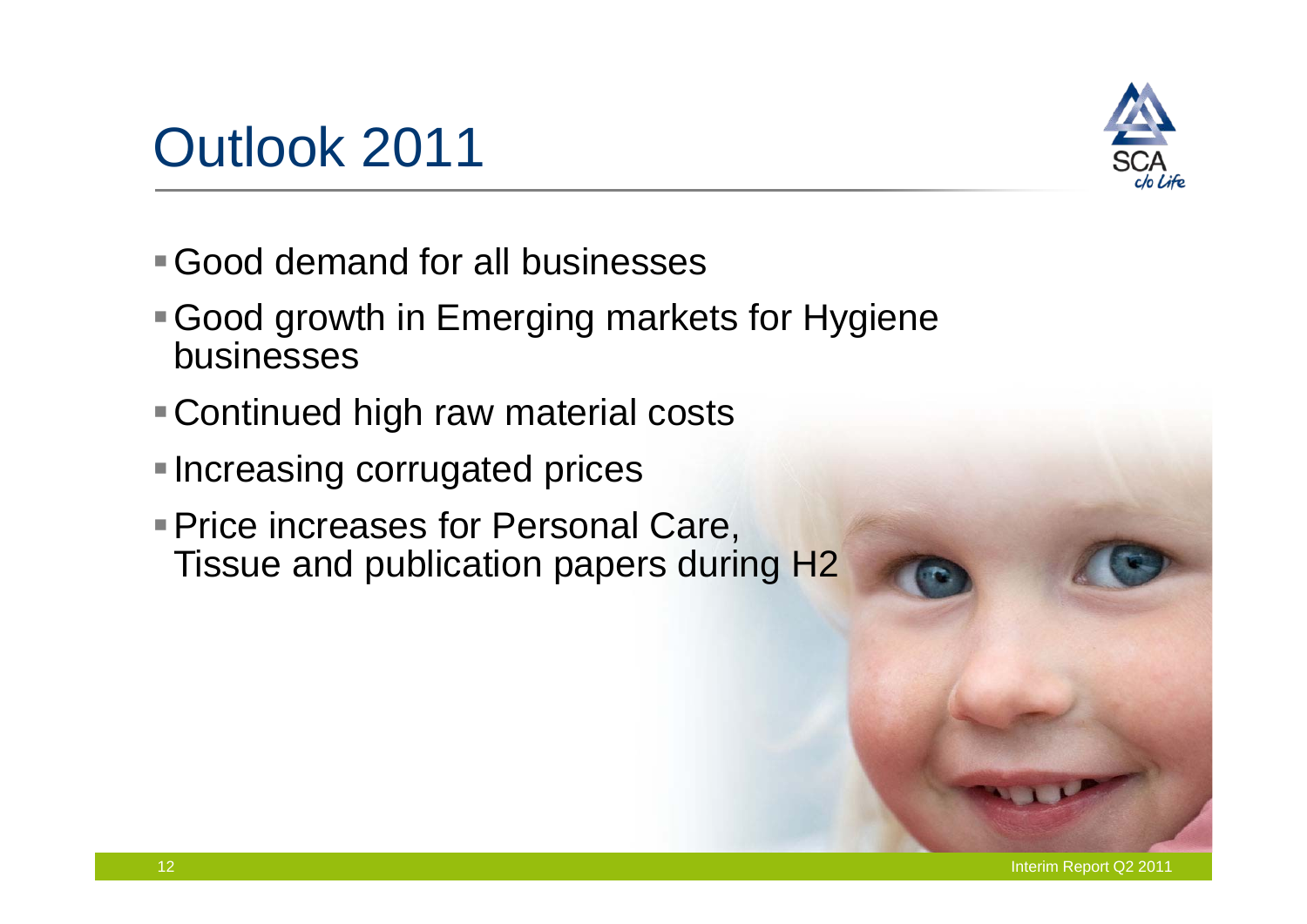

# Q & A